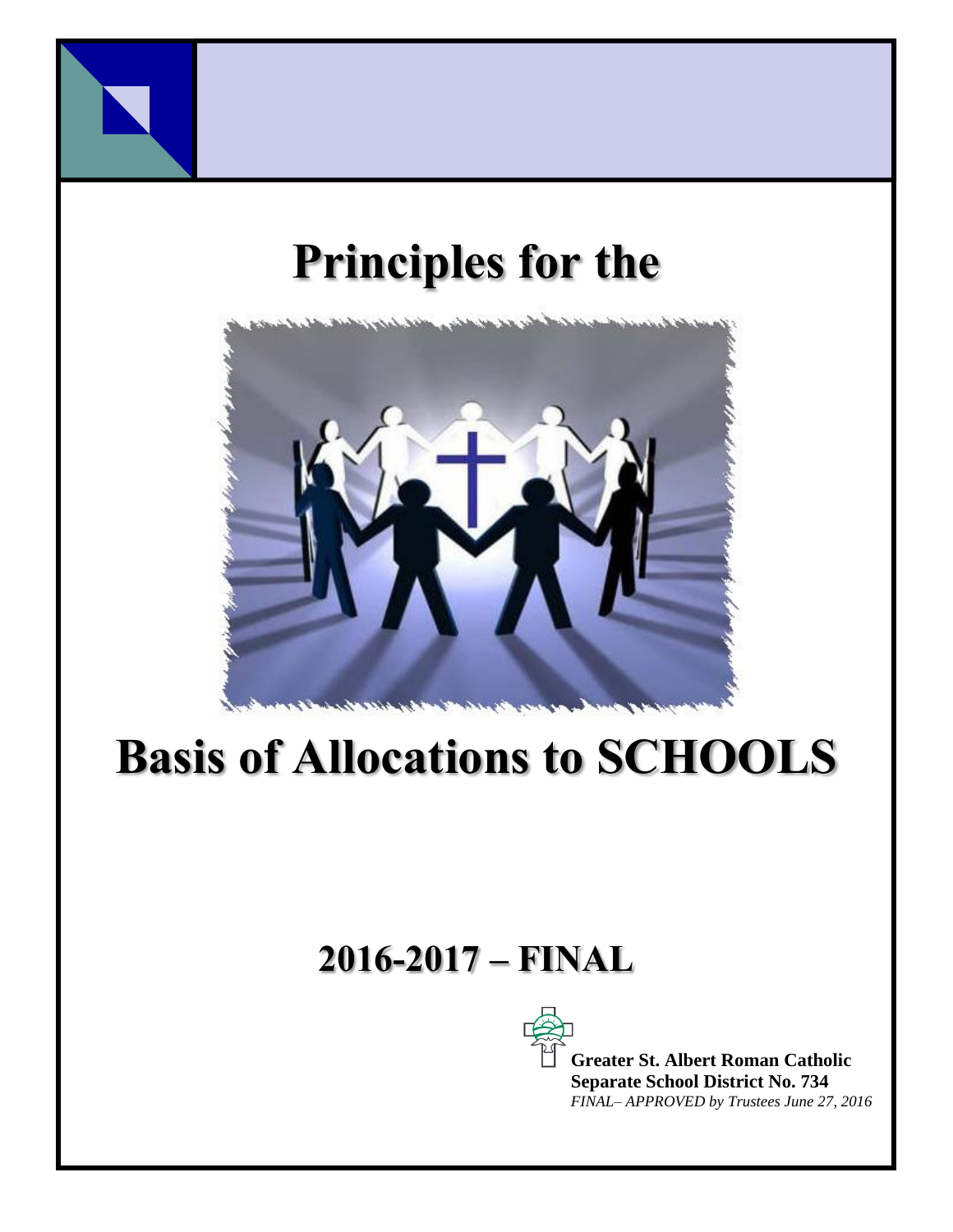$\overline{\mathbf{z}}$ 

 $\mathbf{Z}$ 

# **PRINCIPLES FOR THE BASIS OF ALLOCATIONS**

 $\mathbf{z}$ **FC** The Principles for the Basis of Allocations flow from the foundational statements of the District and are grounded in the Catholic understanding of the common good. The three essential components of the common good are subsidiarity, solidarity, and socialization. By subsidiarity, it is understood that decisions are best made by those persons closest to the source where such decisions will be applied. However, while the Principles acknowledge the benefit of site-based management, they also honor the need for solidarity among our schools, assuming that all areas of financial allocation in the District have a shared role in serving the needs of students. Finally, socialization is deemed to be the value that bridges the two previous components together. It assumes that all who work on behalf of students must be active in demonstrating behaviors that support each other with respect to the interdependent nature of everyone working for the needs of all students. Consequently, from time-to-time, adjustments to the student-based and the District's budgets may be required to facilitate prudent fiscal stewardship of the District.

#### $\mathbf{z}$   $\mathbf{z}$

#### **OVERALL BUDGET PRINCIPLES**

 $\blacksquare$ 

All Schools and Departments will:

- Be responsive to programming needs that enable students to meet the Standards of Education prescribed by the Minister of Education
- Ensure that K-12 Religious Education may be part of a student's program plan, to thrive both intellectually and spiritually
- Develop program plans and pedagogy that places students in the centre and in charge of the learning process
- Make efforts to transition away from a traditional library toward a learning commons environment which promotes an inclusive, flexible, learner-centered, physical and/or virtual space for collaboration, inquiry, imagination and play to expand and deepen learning for individual students and groups
- Deploy technology supporting pedagogy that improves learning for all students
- Support targeted and specific intervention plans for FNMI learners with the differentiated FNMI grant dollars provided
- Further "best practices" and efficiencies in achieving outcomes so that optimal service can be provided to all students
- Support learning environments that are safe, happy, and healthy so students can learn, live fully, and serve others

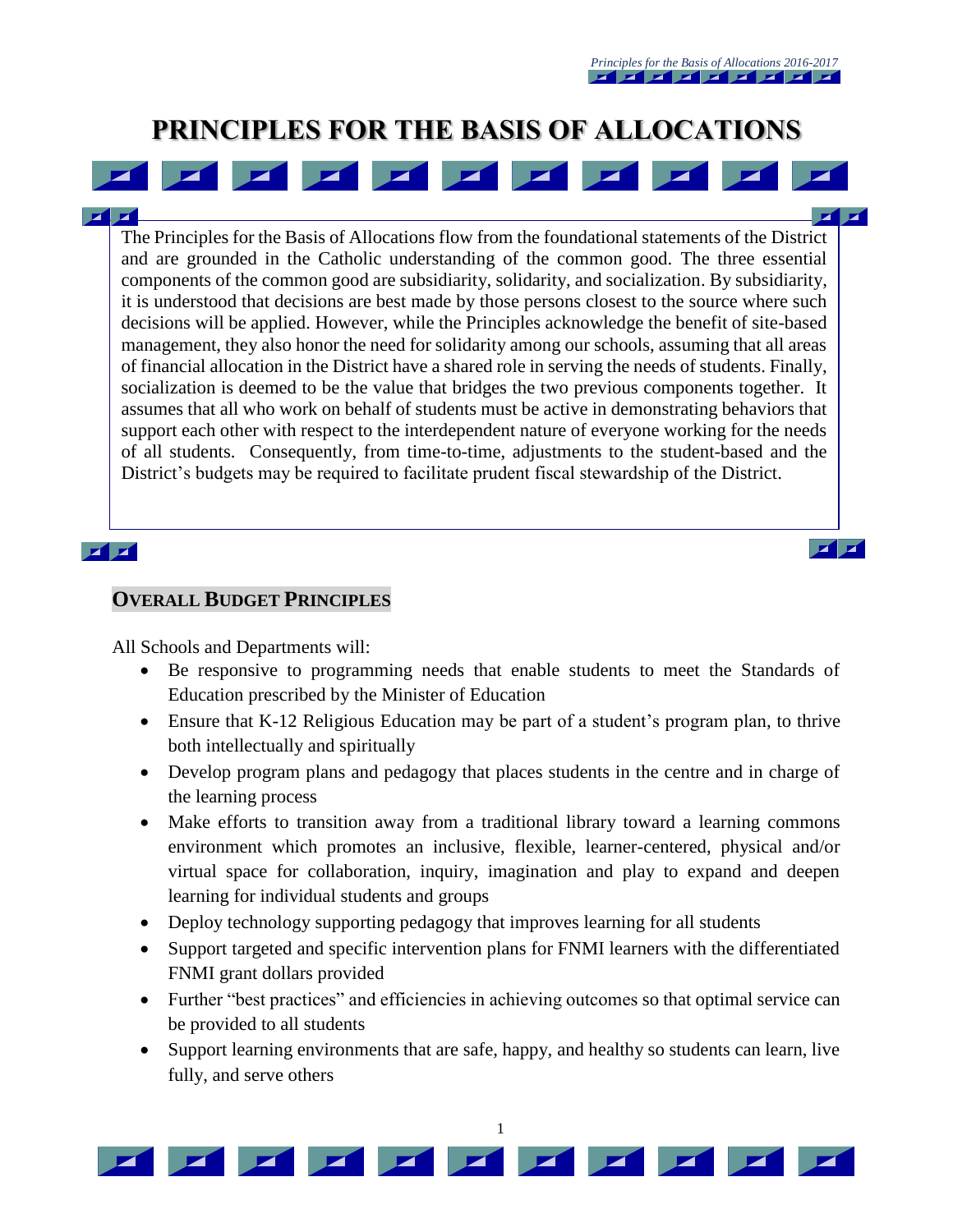#### **BUDGET PROCESS AND THE DETERMINATION OF ALLOCATIONS BY ENVELOPE**

The Board of Trustees is responsible for the success of all students on an equitable basis. Each site shall deploy its resources based on a strategy that best suits its school community through the development of an Organizing for Learning Plan for the purposes of identification of staffing needs.

 $\blacksquare$ 

The District's annual budget process for the next school year begins in November of each year with confirmation of the current year's funding, which will be used as a comparison to the estimated revenues anticipated for the following year with NO increase in rates.

All expected funding is categorized into 3 basic areas:

- 1. Targeted Funding, with specific reporting requirements and not directly available for general instruction such as:
	- Program Unit Funding
	- **External Services**
	- Donations specific to School Generated Funds
	- Secondments (placement of staff with external agencies)
- 2. Other Funding, directed to specific areas such as:
	- Operations and Maintenance / Capital Allocations
	- **Transportation**
	- Governance and Administration
	- Other Specific Amounts for Instruction (i.e. Home Education, English as a Second Language, FMNI, One-time Grants, Federal Funding, and instructional funds that will be allocated outside the classroom funding allocation model according to need).

All funds in these categories are expected to have balanced budgets (Revenues less  $3.6\%$  = Expenditures)

- 3. K-12 Instruction to Schools funds available for directly funding the classroom that include the following:
	- Basic Instruction Rate  $(K-9)$
	- Class Size Base Rate  $(K-3)$
	- Earned Credit Enrollment Units (CEU's) Tiers 1-4 (10-12)
	- High School Flexible Funding (three-year average)
	- Socio-Economic Status Rate

Enrolment projections are developed by the Secretary-Treasurer in conjunction with Principals, including the application of average entrance and retention rates to specific programs for planning purposes. Initial projections are conservative and based on the last three to five year average enrolment in Kindergarten and the roll-over of all other grades.

 $\overline{2}$ 

 $\mathbf{Z}$ 

 $\sqrt{2}$ 

 $\mathbf{Z}$ 

 $\mathbf{Z}$ 

These conservative projections are then forwarded to schools for comment.

Funding for staffing is held centrally at the district level.

**EXECUTE 1999**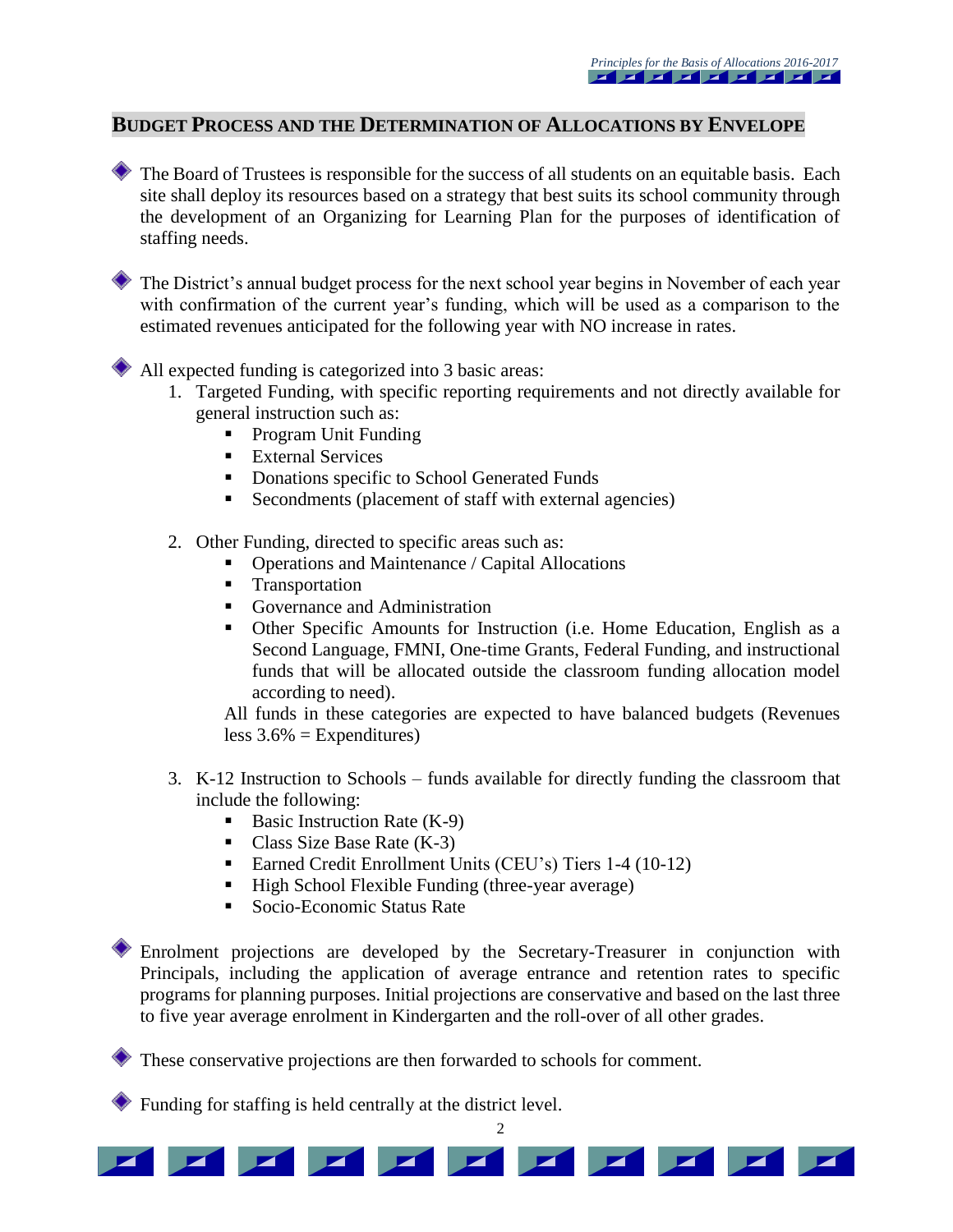Funding for supplies and services is provided directly to school sites for management by the School Principal.

Certain costs are managed at the central level to benefit all students as outlined in the Centralized Needs Addendum on page 10.

#### **STUDENT-BASED DECISION MAKING**

- Each site Principal shall deploy assigned Allocations (either an FTE for staff or funding for supplies and services) based on a strategy that best suits its school community, keeping in mind the following:
	- a) Student-based decision making is defined as a process for allowing appropriate responsibility and accountability for decisions to the stakeholders at the school level. The concept of student-based decision making is based on a strategy that those most closely connected with the education of children are capable, can be trusted and are ultimately responsible for making decisions that affect the school lives of students. The process of bringing together all stakeholders, staff, students, parents, church, and community members should have the effect of releasing the boundless energy, dedication and creativity of those people who function closest to the implementation of the learning and teaching process.
- The District believes that given an appropriate level of authority and resources, student-based decision making will enhance student achievement and increase the effectiveness and efficiency of the delivery of the school's instructional program.

### **IMPLEMENTATION OF STUDENT-BASED DECISION MAKING**

The implementation of student-based decision making requires the sites to meet the following legal conditions:

- a) Provincial statutes and regulations;
- b) School board policies and administrative procedures;
- c) All contracts and terms of employment; and
- d) School board resolutions

The Principal of the school shall be responsible and accountable to the Superintendent for the implementation of student-based decision making at the school level.

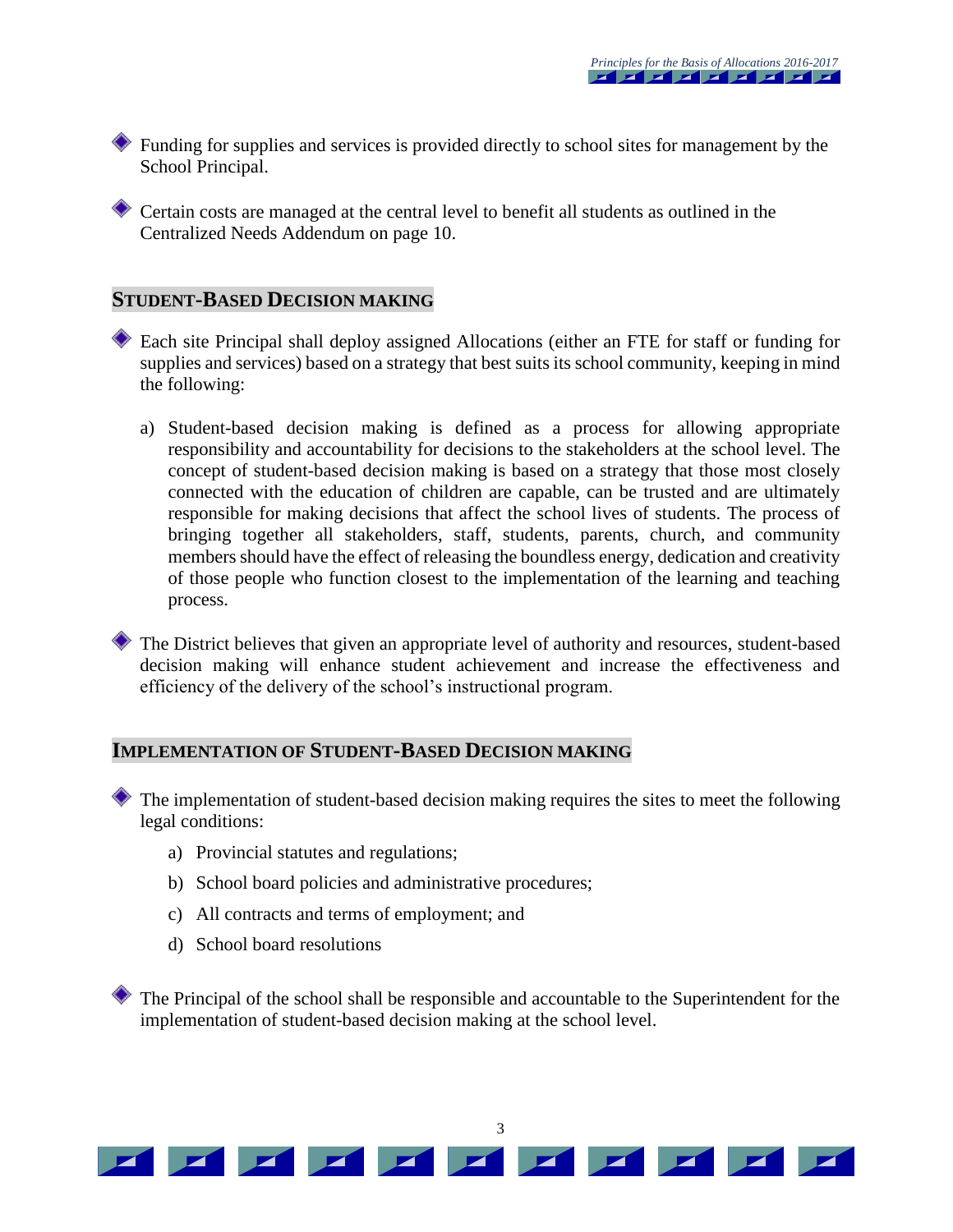### **STUDENT-BASED BUDGET ALLOCATIONS**

- All site Principals will play a key role in determining the staffing requirements at their sites, but the funding for staffing will remain in a central fund for monitoring purposes. FTE staffing allocations will be provided as follows:
	- a) To elementary, middle years, junior, and senior high school sites, based on Board approved class size standards for Kindergarten to Grade 12. Funding will remain at the District level while the allocations to schools will be based on full-time equivalent (FTE) teachers required to achieve the class size standard at each grade level according to established average teacher salary, as determined by the Finance Department from year to year.

Site-based budgets for all schools will be limited to supplies and services and the following procedures will aid in transparency and accountability:

- a) The primary collection site for all enrolments will be MyBudgetFile (MBF).
- b) The specified MBF budget will be closed according to established timelines to maintain the information and support the Budget submission to Alberta Education. Subsequent working budgets will be made available thereafter for school input, from time to time.
- c) The student-based operating supplies and services budget is based on actual enrolments confirmed by the school on September  $30<sup>th</sup>$  of each school year. The budget will be closed in mid-October and remain closed for the duration of the semester. A final budget will be available in mid-February for updating.
- i) The final student-based budget will be available in mid-February, and remain open to allow ample time for schools and District office to finalize details. This budget will confirm results and include minor adjustments necessary. Any adjustments after closing will be reflected in the variance between budget and actual results.
- Independent iLRN Centres will exist at SACHS and MCHS, while ESSMY may be part of St. Gabriel High School. This model may be modified, as required, by the Secretary Treasurer and any modifications shall be reported to the Board.

### **SCHOOL ALLOCATION MODEL**

The monitoring of funding for all diverse needs staff (certified and support) will remain under the direction of the Assistant Superintendent of Learning Services or designate to provide consistency of programming and services in all schools. Funding for this purpose will consist of the Inclusive Education Grant received from Alberta Education as per the District's Profile and any further funding made available to the central diverse needs pool at a rate per FTE as specified in the addendum.

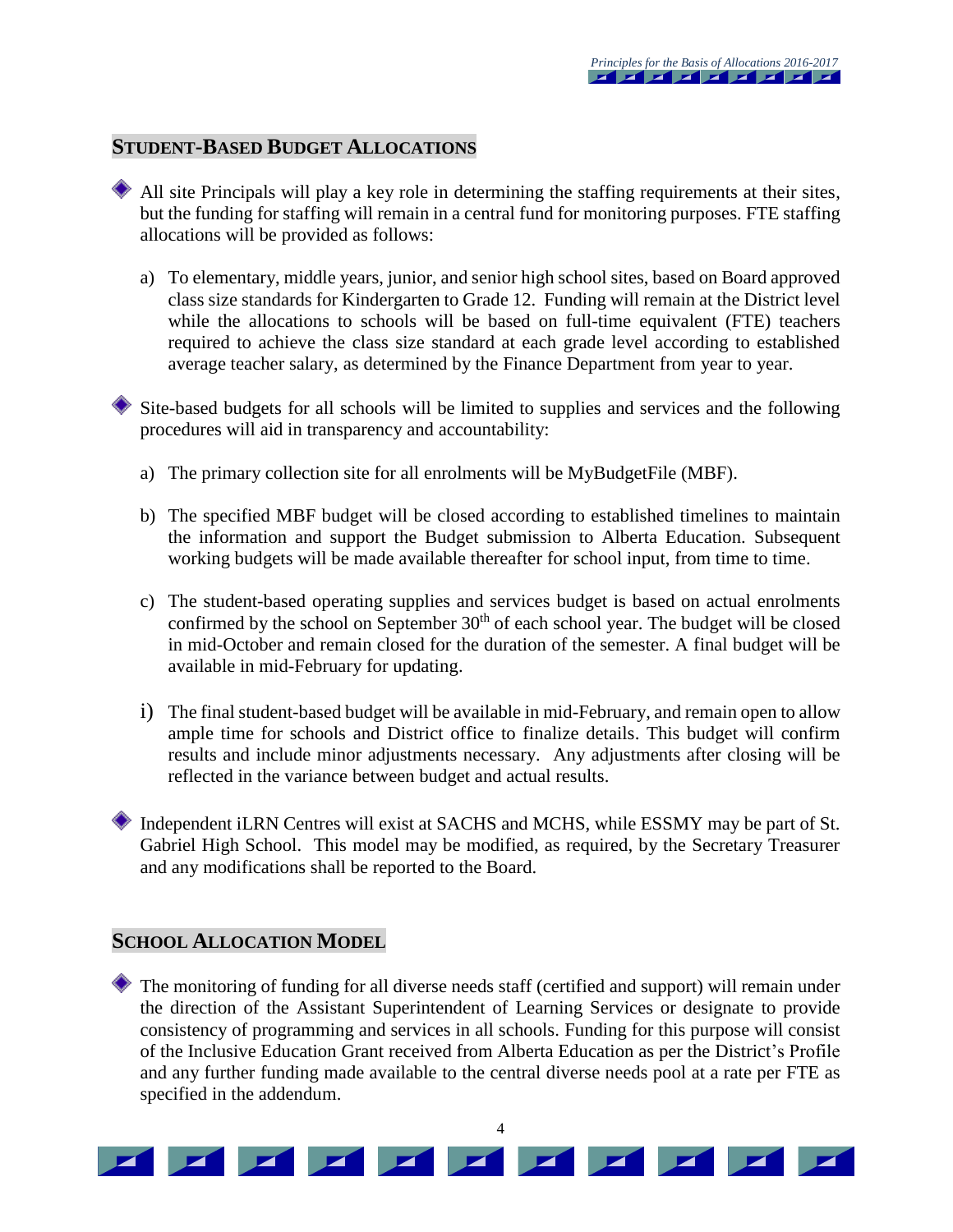Initial FTE allocations for staff will be based on enrollments confirmed on September 30<sup>th</sup>. The final FTE Allocations will be based on the Organizing for Learning Plan submitted, reviewed, and approved.

- a) For FTE allocation purposes only, St. Albert Catholic High School (SACHS), Morinville Community High School (MCHS), École Secondaire Ste. Marguerite d'Youville (ESSMY) will all be designated as a high school. Teacher preparation time for both junior (grade 7-9) and senior (grades 10-12) components that exist at a school will be allocated preparation time at 12.5% to recognize the staffing of the entire school is in accordance with 1,000 hours of annual instruction.
- b) The FTE allocation for certificated staff (K to 12) will be based on the latest District average teacher salary and benefit cost, times the required teacher FTE determined by the application of the Board approved class size standard to the grade population, as directed by the Assistant Superintendent in consultation with school administration. The FTE allocation for certificated staff is a number rather than a dollar value. The certificated staff allocation (K to 12) will also include the actual amount of any contractual certified allowances for the Principal, the Vice-Principal, and any eligible Religious Studies teachers. All other allowances are considered site-based decisions and must be funded from all other allocations. The District average for teacher salary and benefits may be modified from time to time, as necessary, to reflect negotiated increases. The Board approved class size standard is outlined below, but may be modified as necessary, by a Board Motion.

| ECS to Grade 3           | 22.0 students |
|--------------------------|---------------|
| $\bullet$ Grade 4 to 6   | 26.0 students |
| $\bullet$ Grade 7 to 9   | 27.5 students |
| $\bullet$ Grade 10 to 12 | 30.5 students |

c) All sites will receive an FTE allocation for school based administration, as part of their certified FTE, based on the following schedule:

| $\bullet$ 0 – 400 | 1.5 FTE |
|-------------------|---------|
| $\bullet$ 401-700 | 2.0 FTE |
| $\bullet$ 701 +   | 2.5 FTE |

d) All sites will receive an allocation for a Learning Commons, based on a percentage of the established Teacher Average Salary & Benefit amount as specified in the addendum. Sites will have flexibility in the deployment of the funding to best meet the needs of their school community. It is the responsibility of school administration to ensure a minimum of half the allocation provided is used to fund a Library Tech position or a Teacher position at their site's Learning Commons. Any funding not used to fund the Learning Commons will be available to the school for supplies  $\&$  services or supplemental Certified Staff.

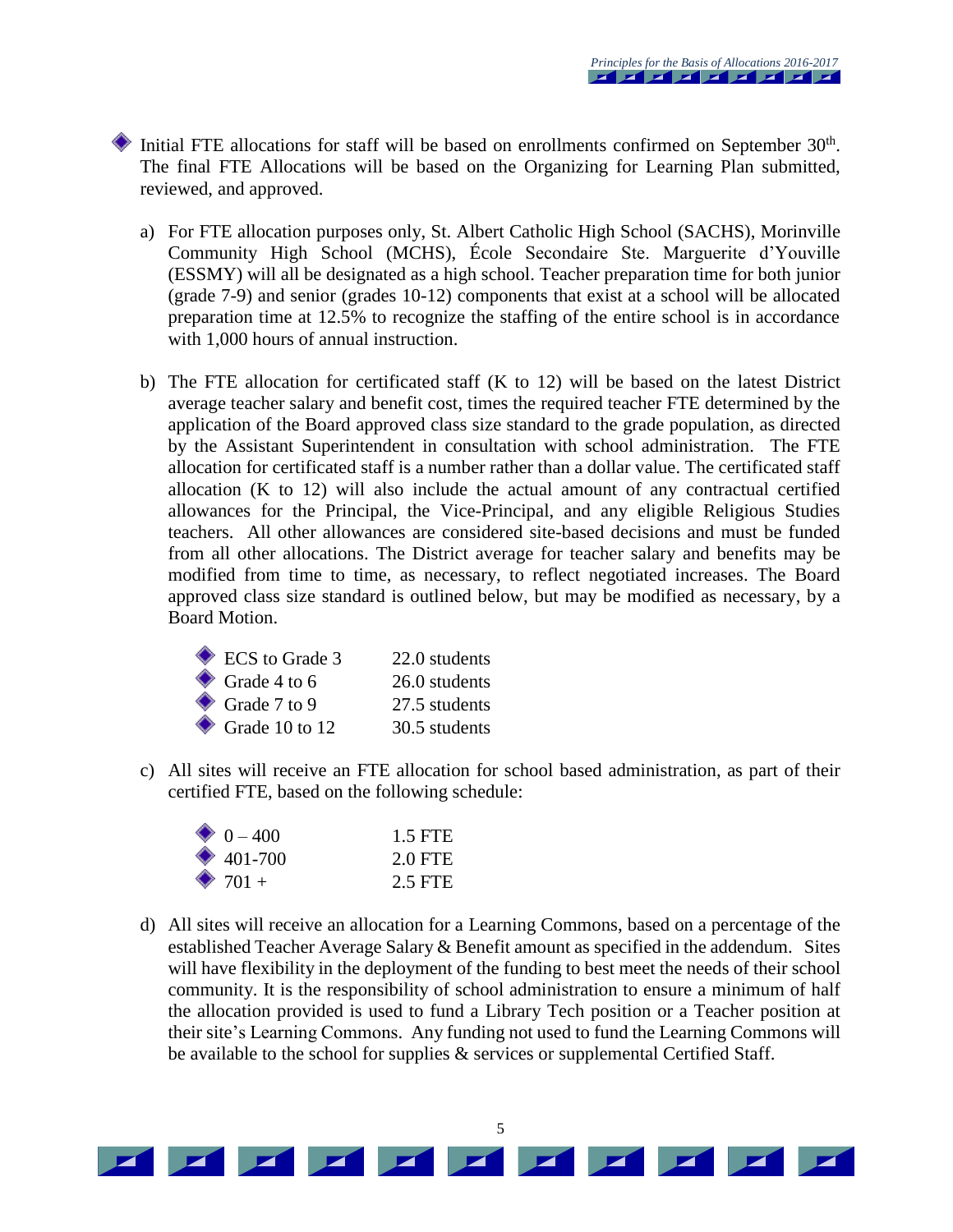e) All sites will receive an allocation for secretarial support, based on the current grid maximum (average for SOS I & SOS II) and 10.5 months, including benefits  $\omega$  30%:

| $\bullet$ 0-400   | $1.5$ FTF |
|-------------------|-----------|
| $\bullet$ 401-600 | $2.0$ FTF |
| $\bullet$ 601-800 | 2.5 FTF   |
| $\bullet$ 800+    | $3.0$ FTF |

- f) All high school sites will receive an allocation for a Business Manager, based on the current grid maximum for 10 months, including benefits @ 30%. It is up to site administration to deploy the allocation as is best suited to the school community.
- g) All sites will receive an allocation for supplies and services distributed on a per student basis, specified in the addendum.
- h) All French Immersion sites (École Father Jan, École Marie Poburan, École Georges H. Primeau, École Notre Dame, École Secondaire Ste. Marguerite d'Youville, St. Albert Catholic High School, and Morinville Community High School) will receive an allocation for resources distributed at the rate specified in the addendum per each "French" Grade 1- 12 student.
- i) All dual track French Immersion sites (École Notre Dame, École Georges H. Primeau, MCHS, and SACHS) will receive an FTE allocation per grade level as specified in the addendum.
- j) All school budget sites will be required to submit a balanced budget. Exceptions must be approved in writing by the Secretary-Treasurer.
- k) Any site "operating surplus" will be automatically applied to offset any other District deficit before being considered for contribution to the accumulated operating reserves.
- l) Any site "operating deficit" must be covered by available school generated funds, as determined collaboratively between school administration and the Finance Department. If available funds are not sufficient to cover the "operating deficit", the remaining amount will be automatically applied to the following school year as a reduction to the subsequent year's available allocations.

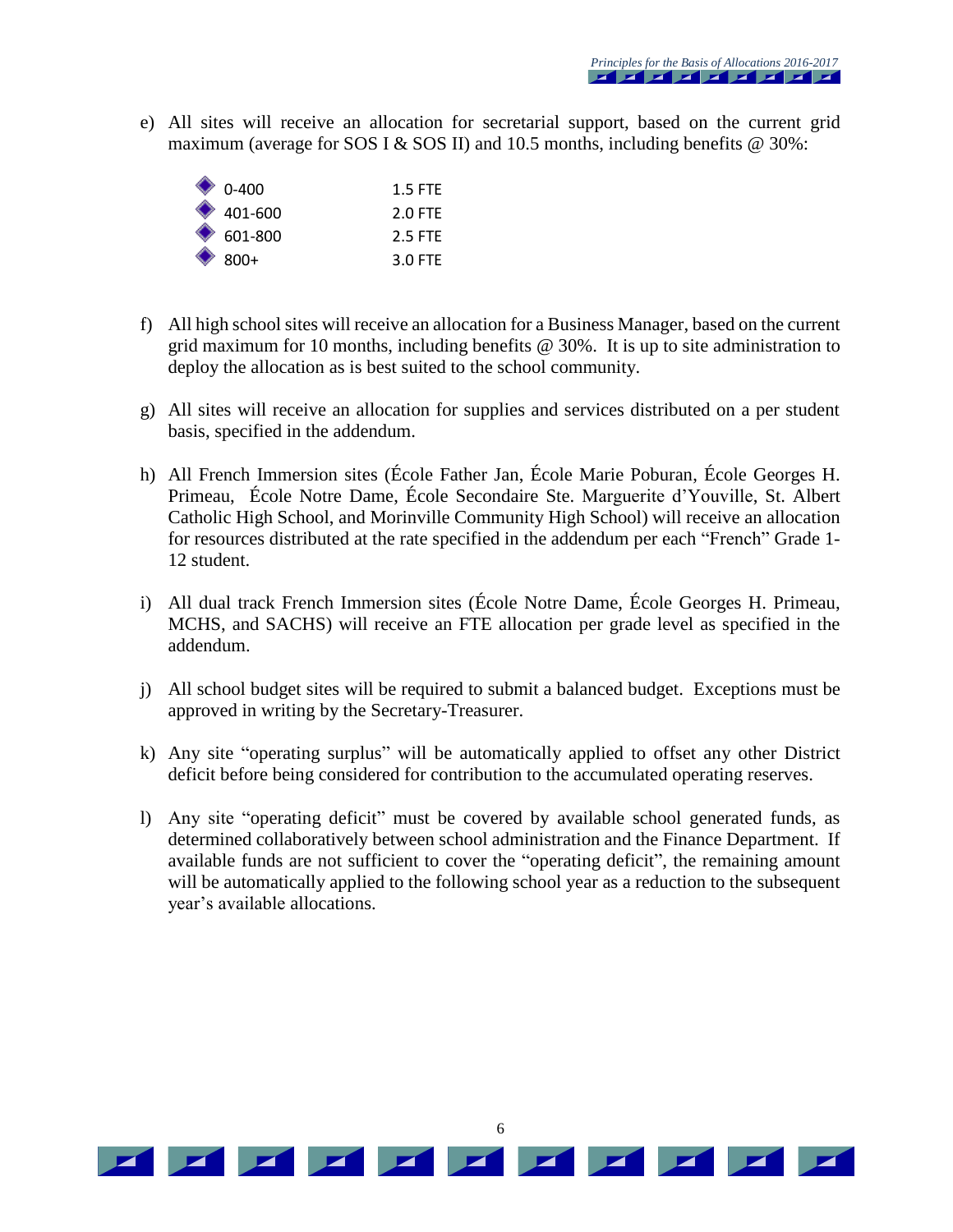#### **FEES**

Board directed fees are specified for ECS and Learning Resources. These fees are collected at the school level and forwarded to District Office for inclusion in the overall budget. The fees are charged to support the purchase of instructional materials and supplies. ECS and Learning Resource fees are applied to General Revenue for the District as part of the funding source of the Student Supplies and Services Allocation. See the attached addendum for rates.

The out-of-province annual tuition fees are determined by the Secretary-Treasurer, approved by the Board, and specified in the attached addendum. All out-of-province tuition fees must be administered through the Finance Department at District Office by September 30<sup>th</sup> of each year and are subject to the withholding of 3.6% for District administration.

All school generated fees must be discussed at a school council meeting prior to May 1<sup>st</sup> of the school year prior to the school year in which the fee becomes effective. Evidence of discussion, by way of a meeting date, must be provided to the Secretary-Treasurer on an annual basis. Any change in fees must be substantiated by a demonstrated need, clearly outlined in writing, and approved by the Secretary Treasurer prior to being implemented. A summary of all school generated fees in support of the general curriculum must be submitted to the Secretary-Treasurer by May 15<sup>th</sup> and will be reported to the Board in summary fashion each year, prior to the start of the school year in which they apply.

All extra-curricular fees, such as athletic team fees, should be communicated to parents and should be limited to operating expenses for the current season of the team. All fees will be shared with the school administration and forwarded to the Secretary-Treasurer as soon as they are set in any given school year. This information will be shared with the Board, as it becomes available.

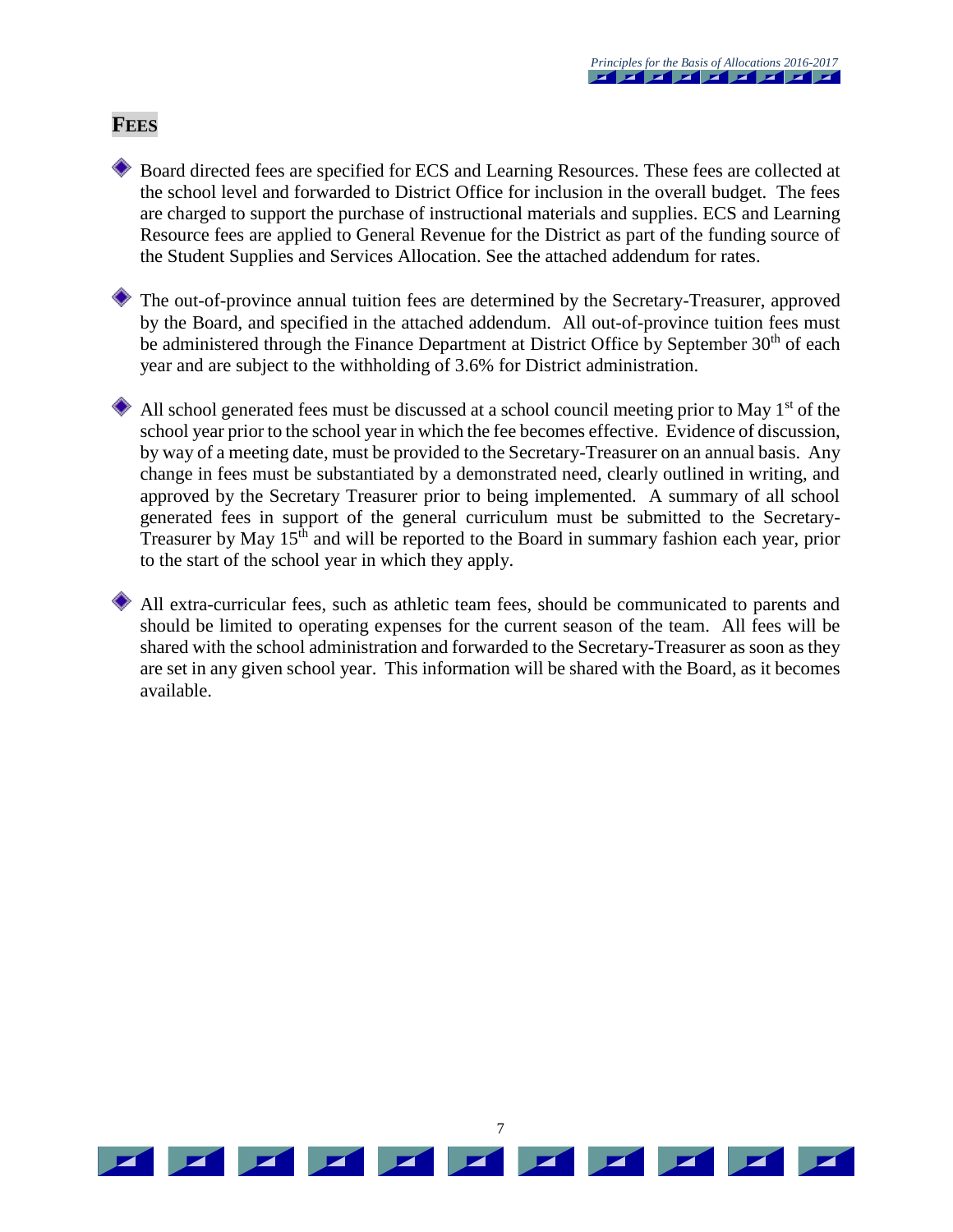#### **OTHER FUNDING**

- Guiding Principles for District funded programming such as the District Catholic Dimension Fund (Youth Ministry), International Baccalaureate Program (IB), Learning Through the Arts Program (LTTA), etc. must meet the following criteria:
	- a) The program or initiative must be supportive of the foundational statements (mission, values and vision) of Greater St. Albert Catholic Schools.
	- b) The primary benefactors of the program or initiative must be the students of Greater St. Albert Catholic Schools.
	- c) The program or initiative is not financially sustainable by a school within the *Principles of the Basis of Allocations to Schools*, as revised from year to year. As a result, consideration may be given under District funded programming to cover costs such as external licensing, exam fees, and/or certification obligations.
	- d) The program or initiative is not part of the funded core and optional curricula of Alberta Education.
	- e) The program or initiative may be established by a directive of the Board of Trustees.
	- f) The program or initiative must serve the common good of the District, even though it may be location specific.
	- g) The program or initiative advances the Three-Year Education Plan of the District, for example, faith formation, special needs programming, gifted education, language learning, and distributed learning.
	- h) Consideration will be given to programs or initiatives that were implemented prior to the determination of the guiding principles and for which the cessation of such programs or initiatives is likely to cause irreparable harm to the integrity of Greater St. Albert Catholic Schools.

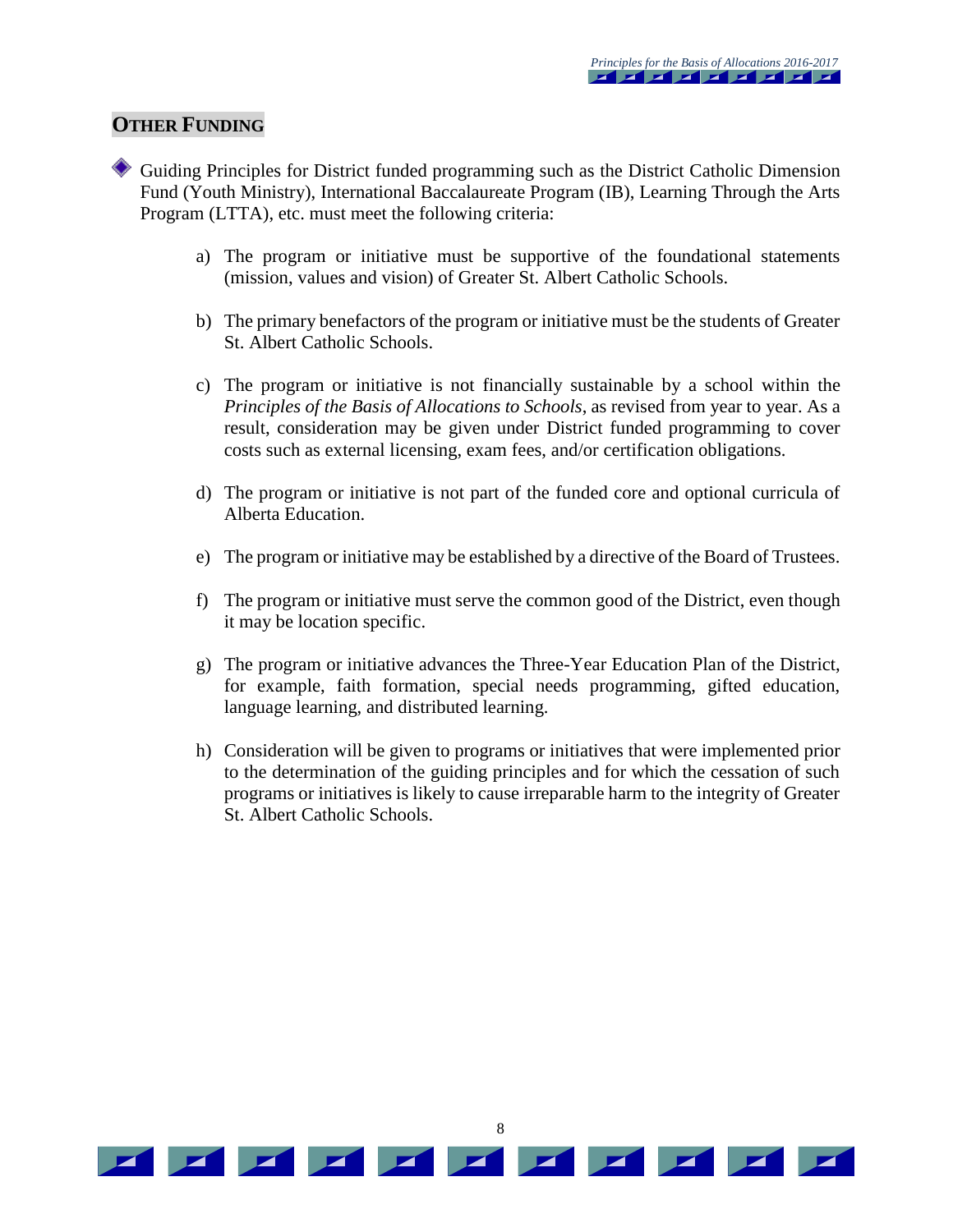| <b>Description</b>                                                          | 2016-17     |
|-----------------------------------------------------------------------------|-------------|
| <b>ECS</b> Fees                                                             | \$0.00      |
| <b>Learning Resource Fee</b><br>(formerly known as Textbook Rental Fee)     |             |
| <b>Grade 1 - 6</b>                                                          | \$0.00      |
| <b>Grade 7 - 9</b>                                                          | \$0.00      |
| Grade 10 - 12                                                               | \$0.00      |
| <b>Out-of-Province Tuition Fees per annum</b><br>(may be pro-rated monthly) |             |
| <b>Grade 1 - 12</b>                                                         | \$10,750.00 |
|                                                                             |             |

## *2016-2017 Fees Addendum*

#### **Fee History Summary:**

|                                                       | 2013-14                   | 2014-15      | 2015-2016                                   |
|-------------------------------------------------------|---------------------------|--------------|---------------------------------------------|
| Elementary Learning Resource Fee:                     | \$60.00                   | \$60.00      | $$60.00$ No Change                          |
| Junior High Learning Resource Fee:                    | \$70.00                   | \$70.00      | $$70.00$ No Change                          |
| Senior High Learning Resource Fee:                    | \$100.00                  | \$100.00     | \$100.00 No Change                          |
| <b>ECS</b> Fee:                                       | \$130.00                  | \$130.00     | \$130.00 No Change                          |
| Out-of-Province Tuition Fees (gr.1-9)                 | $\frac{1}{2}$ \$7,000/yr. |              | $$7,500/yr$ . \$10,750/yr. \$3,250 Increase |
| Out-of-Province Tuition Fees (gr. 10-12) \$10,000/yr. |                           | \$10,750/yr. | $$10,750/yr.$ No Change                     |

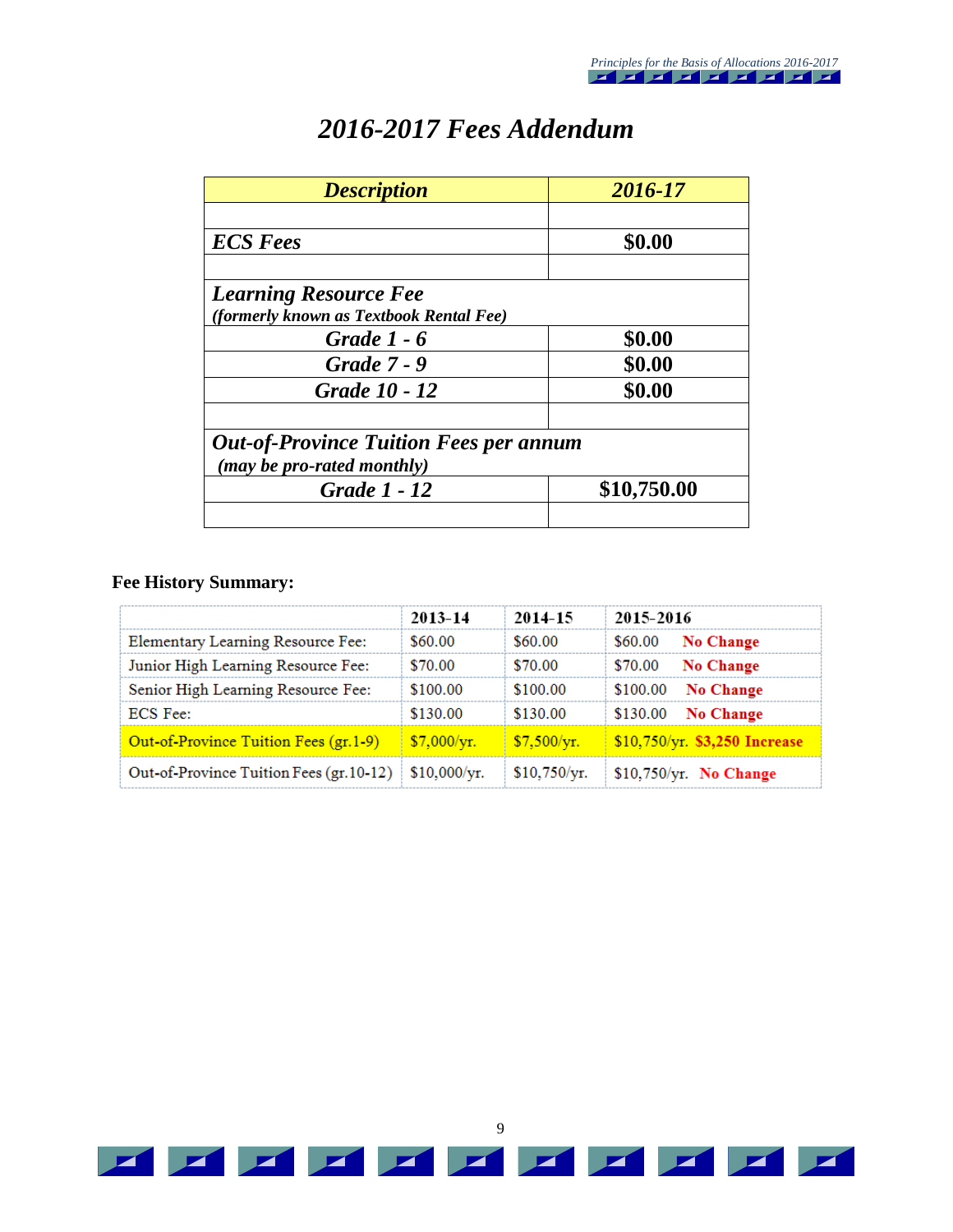| <b>Description</b>                                                                                              | 2016-17                               |
|-----------------------------------------------------------------------------------------------------------------|---------------------------------------|
|                                                                                                                 |                                       |
| <b>Board Approved Class Size Standard</b>                                                                       |                                       |
| $\mathbf{ECS}-\mathbf{Grade}$ 3                                                                                 | <b>22.0</b>                           |
| Grade 4 – Grade 6                                                                                               | 26.0                                  |
| Grade 7 - Grade 9                                                                                               | 27.5                                  |
| Grade 10 – Grade 12                                                                                             | 30.5                                  |
|                                                                                                                 |                                       |
|                                                                                                                 |                                       |
| <b>District Catholic Dimension Fund</b>                                                                         | \$136,950                             |
|                                                                                                                 | may be modified by the Superintendent |
| <b>Supplies &amp; Services Allocation Rate</b>                                                                  |                                       |
| <b>ECS</b> (per student)                                                                                        | \$115                                 |
| Grade $1 - 6$                                                                                                   | \$175                                 |
| <b>Grade 7 - 12</b>                                                                                             | \$225                                 |
|                                                                                                                 |                                       |
| <b>French Immersion Resource Allocation</b>                                                                     | \$50                                  |
| <i>(per student: Grade 1-12)</i>                                                                                |                                       |
|                                                                                                                 |                                       |
| <b>Dual Track Grade Level FTE Allocation</b>                                                                    | .15 FTE per grade                     |
|                                                                                                                 | \$100,000                             |
| District Funded Programming (IB & LTTA)<br><b>Fund For Professional Development, Licensing Fees, additional</b> |                                       |
| assessment etc. $-$ to be shared among three schools.                                                           |                                       |
|                                                                                                                 |                                       |
| <b>Average Teacher Salary &amp; Benefit Allocation</b><br>(subject to change on Sept $30th$ )                   | $$102,915$ (per FTE)                  |
|                                                                                                                 |                                       |
| <b>Learning Commons Allocation</b>                                                                              | $$53,000$ per site                    |
| (based on .515 FTE of Average Teacher Salary & Benefit Allocation)                                              |                                       |

## *2016-2017 School Allocations Addendum*